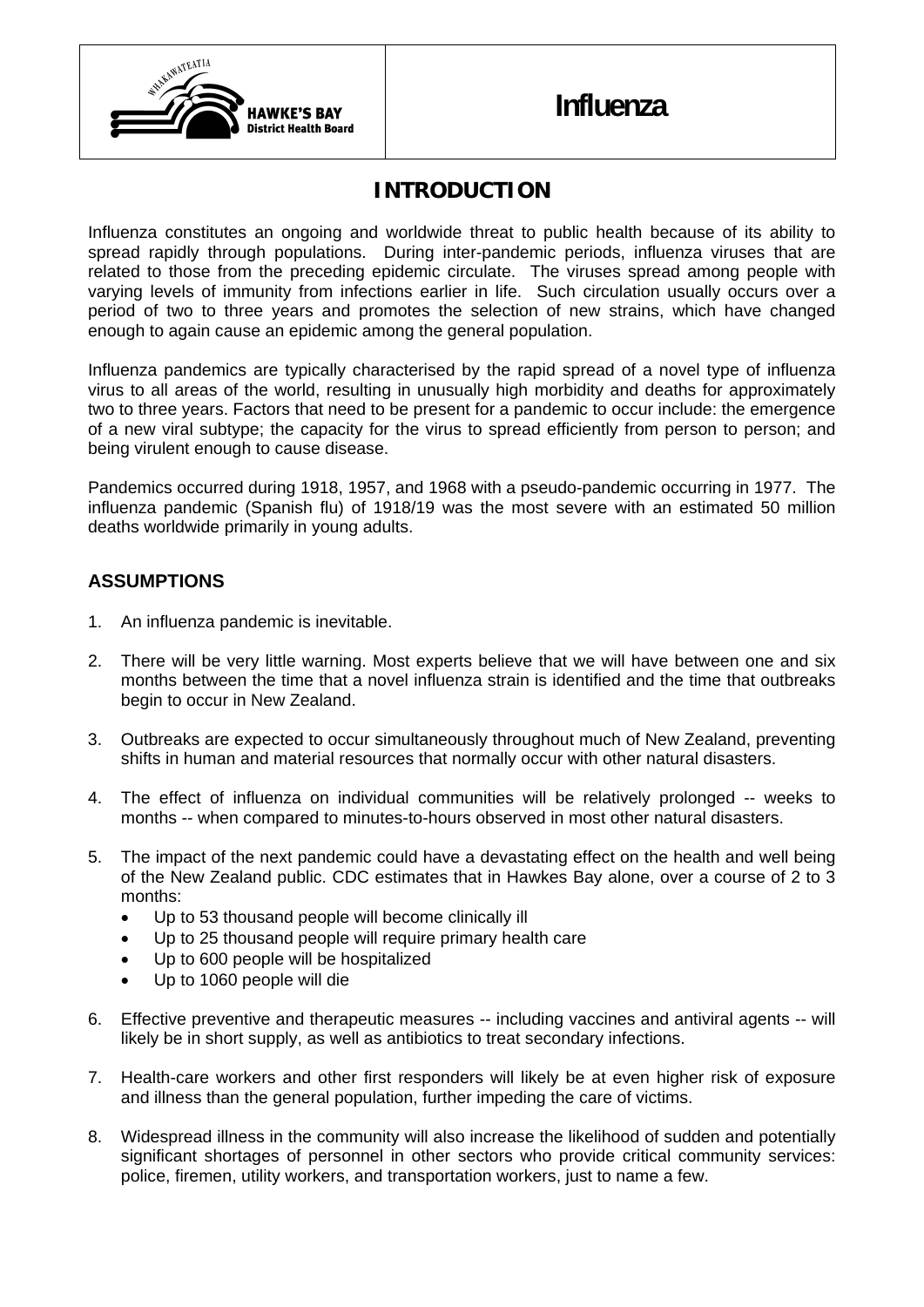

No one knows the timing or size of the next pandemic, but it makes sense to prepare for this possibility.

- Have a plan and talk to friends and family about their plans. Think about including a telephone tree of people you will want to contact if you become sick.
- Make sure you have an emergency survival kit. You can find out more about essential items for this kit from the Civil Defence advertisement in the front of the Yellow Pages. Plan for having about a week's worth of essential supplies such as non-perishable food, as well as plenty of fluids. You may need these supplies if you are too sick to leave your house.